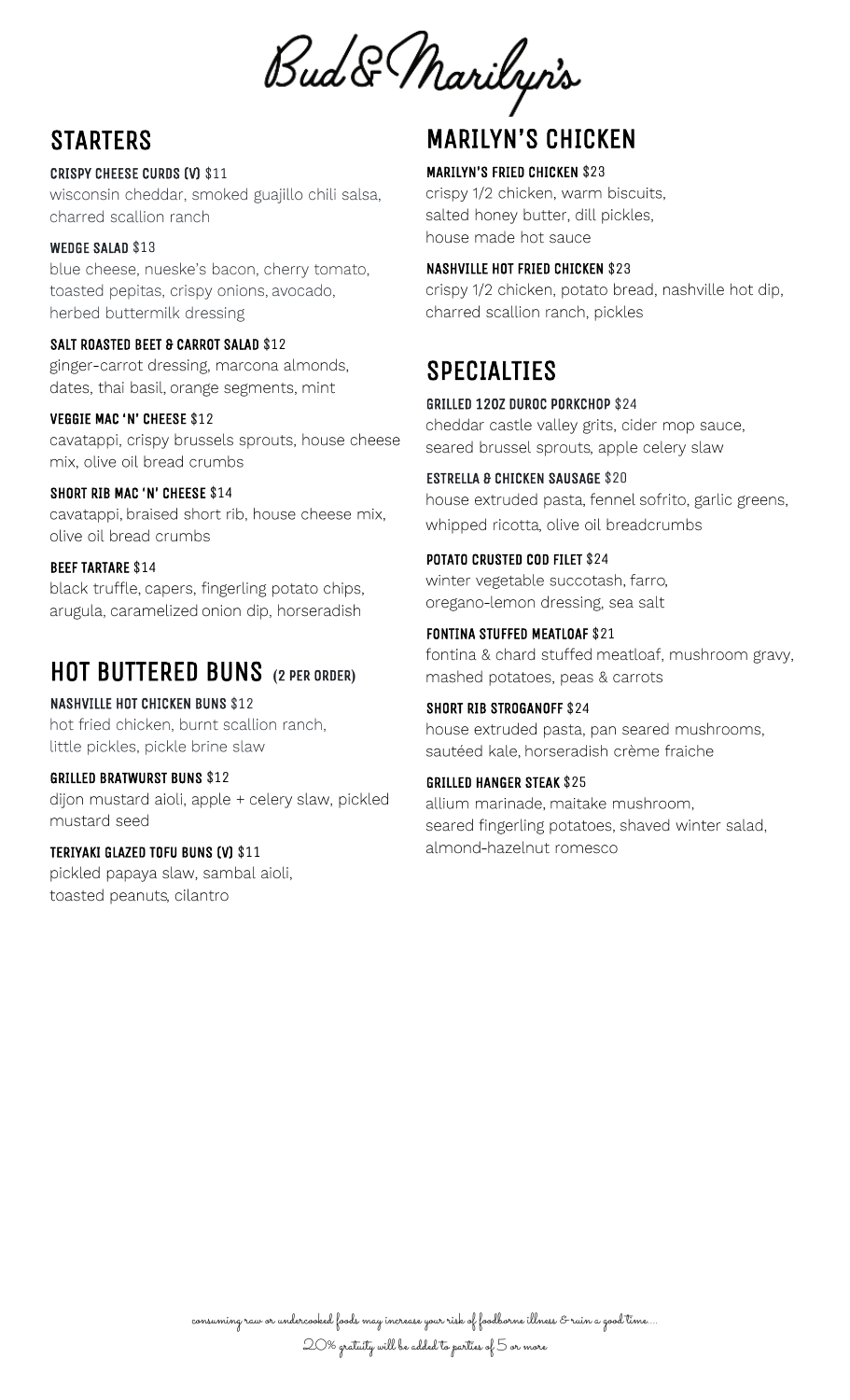Bud & Marilyn's

# **COCKTAILS**

### NON- ALCOHOLIC

## $+$  WINE  $+$

White / Glass + Bottle

torrontes, finca el retiro, argentina, 2019..................tropical fruits, lemon zest, zip of salinity....................12/52 ugni blanc- sauv blanc, guillaman, france, 2019.....fresh grapefruit, citrus, clean and crisp.............12/52 chardonnay, twenty acres, california, 2019............orchard fruit with rich vanilla and oak.............................12/52

## Red / Glass + Bottle

pinot noir, capitelles des fermes, france, 2018...red berries & cherries, silky body, balanced acidity.......11/50 cabernet-merlot, haut bicou, france, 2018. black fruit & baking spice; long finish of oak & tannin............10/48 

## Sparkling

sparkling wine casas del mer, cava, spain........apples and pear fruit; creamy with lively bubbles...................12/52

## $\rightarrow$  BEER & CIDER  $\longleftarrow$

| new belgium fat tire (5.2%) fresh herbal hop profile, fine malt presence and a touch of fruity yeast6.5 |  |
|---------------------------------------------------------------------------------------------------------|--|
|                                                                                                         |  |
| cape may always ready (4.8%) American pale ale with aromas of tropical fruit and a medium body7         |  |
|                                                                                                         |  |
|                                                                                                         |  |